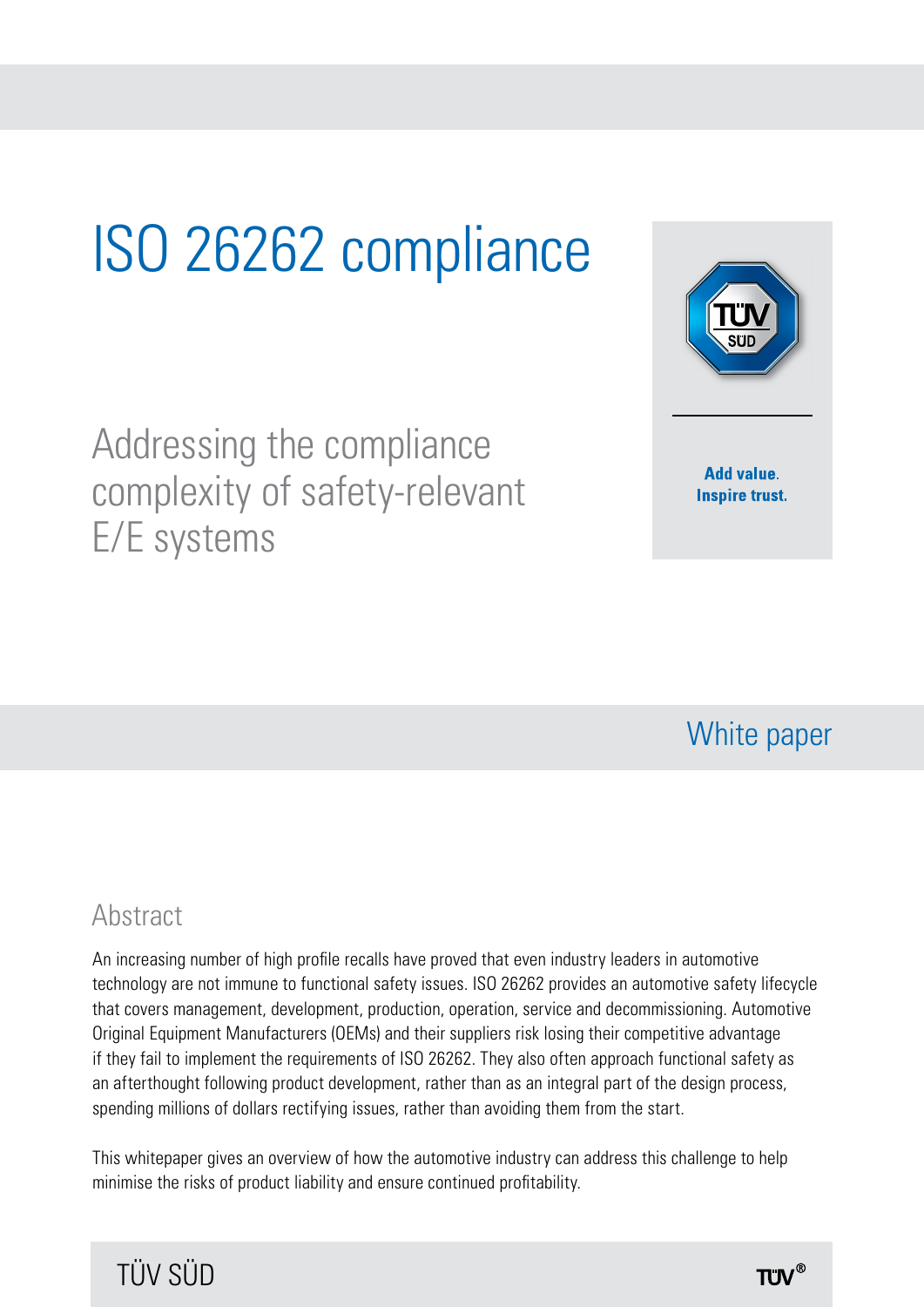## **Contents**

| INTRODUCTION                            |  |  |
|-----------------------------------------|--|--|
| OVERVIEW OF ISO 26262                   |  |  |
| STAFF COMPETENCE                        |  |  |
| CREATING A CULTURE OF FUNCTIONAL SAFETY |  |  |
| REAL-WORLD IMPLEMENTATION               |  |  |
| CONCLUSION                              |  |  |

### About the TÜV SÜD expert



#### **Andreas Bärwald**

**Business Line Manager Safety and Electronics at TÜV SÜD Auto Service GmbH** Andreas Barwald has global responsibility for TÜV SÜD's Automotive Functional Safety operation, which includes business units in Canada, China, Japan, Korea and the USA.

As head of TÜV SÜD's accredited test laboratory, and an appointed technical certifier, Andreas and his team deliver the Functional Safety Certification Programme (FSCP). This ensures that safety professionals are certified to the highest standards of quality and deliver a sound foundation for a company's compliance to ISO 26262.

Andreas first joined TÜV SÜD Automotive GmbH in 2004 as Group Manager Functional Safety and Semiconductor. He has a highly technical background, having studied Computer Science at university, and joined TÜV SÜD from BFI Peters, a vocational training institute, where he was an IT lecturer.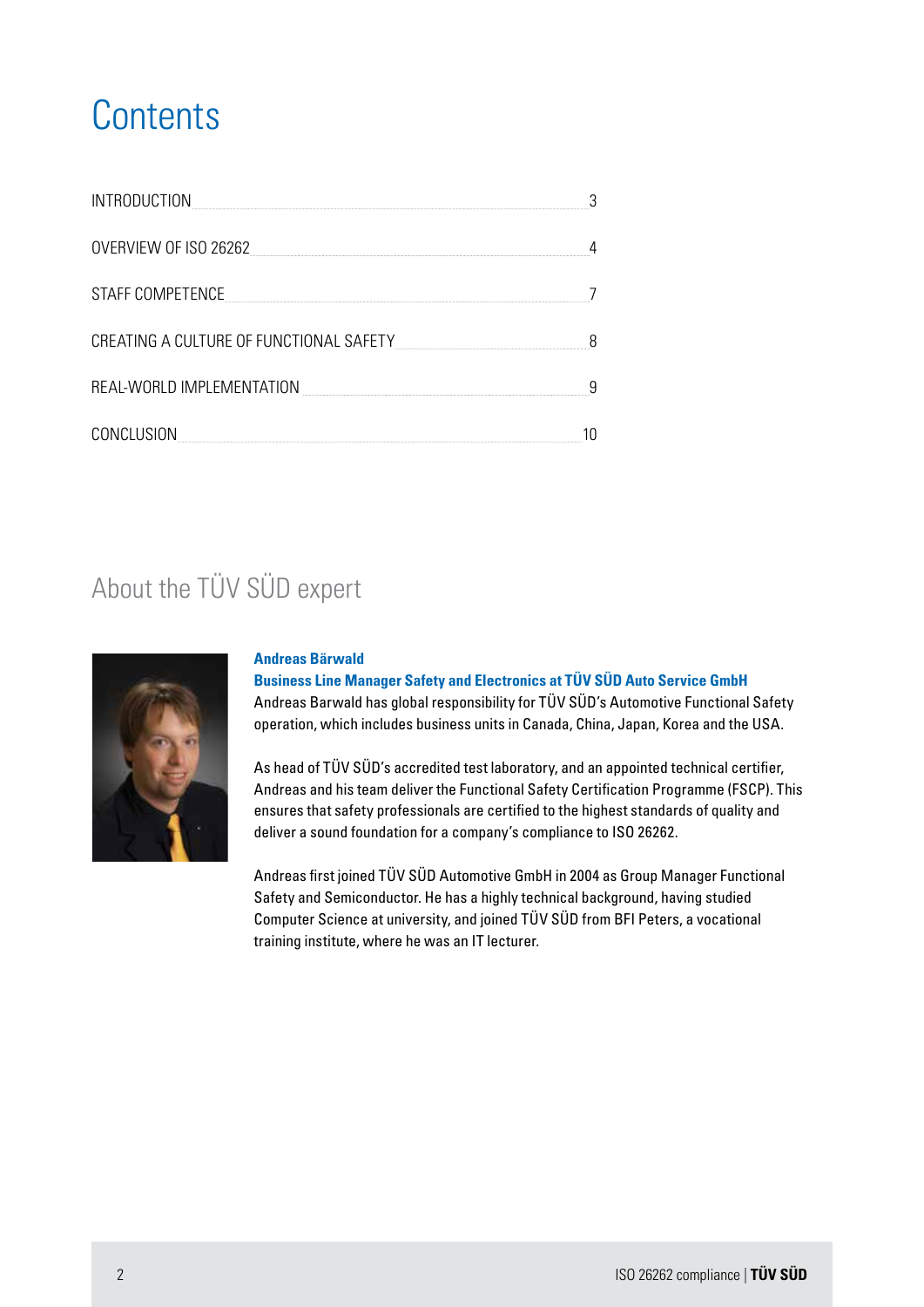### **Introduction**

ISO 26262 was published in 2011 to address the increasing complexity of safety-relevant electrical and electronic systems, and is now recognised as the state-of-the-art functional safety requirement. The standard covers safety-related systems that are installed in series production passenger cars, and include one or more electrical and/or electronic (E/E) system.

While ISO 26262 is a complex standard, it will help OEMs to improve the safety of their product, minimise risks of product liability and help them remain competitive.

The ISO 26262 framework deals with product related requirements that define properties which can be observed as specific safetyfeatures in the final product, as well as process related requirements that reduce the probability of systematic faults (but cannot directly be observed as a feature of the product).

Following a number of functional safety related issues that have put lives at risk and cost the industry dear, few automotive OEMs and suppliers will dispute the importance of the standard. However, while the necessity to improve functional safety in the automotive industry has become widely accepted, many



will agree ISO 26262 is a challenging standard to interpret and implement due to its complexity and the lack of functional safety experts within the industry.

While ISO 26262 is a complex standard, it will help OEMs to improve the safety of their product, minimise risks of product liability and help

them remain competitive. It will also enhance a business's reputation as a premium quality manufacturer with a commitment to safety, thereby improving attractiveness to both consumer and corporate customers.

ISO 26262 contains 10 sections, which provide a system of stages to manage the development process:

#### THE 10 SECTIONS OF ISO 26262:

- 1. Vocabulary a glossary of terms and abbreviations for application across all parts of the standard
- 2. Management of functional safety outlines organisational aspects of functional safety management
- 3. Concept phase a risk evaluation and safety concept
- 4. Product development at the system level safety aspects of the system development
- 5. Product development at the hardware level safety aspects of hardware development
- 6. Product development at the software Level safety aspects of software development
- 7. Production and operation safety aspects after Start of Production (SOP)
- 8. Supporting processes quality ensuring processes
- 9. ASIL-oriented and safety oriented analyses safety analysis
- 10. Guidelines on ISO 26262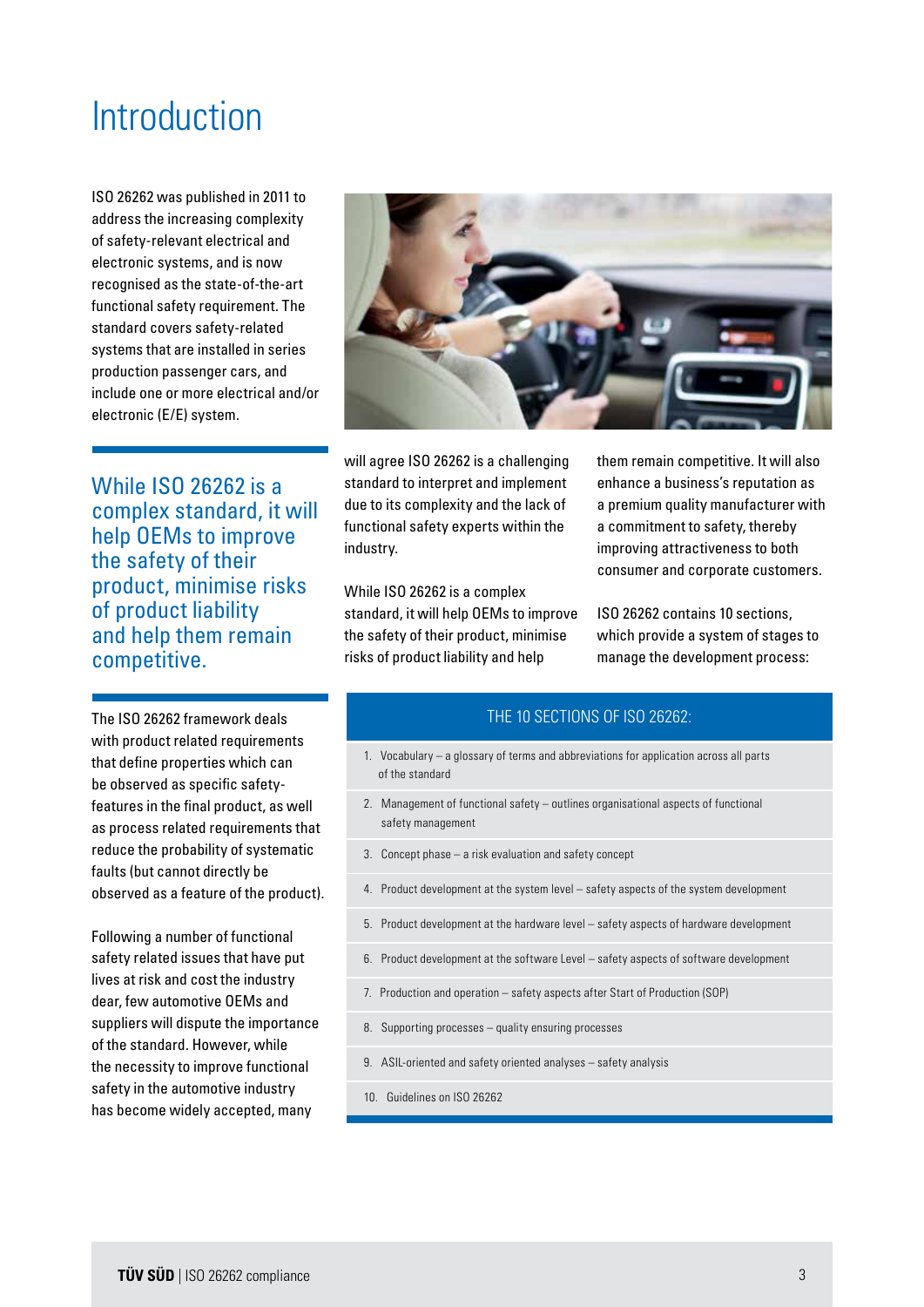# Overview of ISO 26262

In general, ISO 26262:

Provides an automotive safety lifecycle (management, development, production, operation, service, decommissioning) and supports tailoring the necessary activities during these lifecycle phases. Provides an automotive specific risk-based approach for determining risk classes (Automotive Safety Integrity Levels, ASILs).

Uses ASILs for specifying the item's necessary safety requirements for achieving an acceptable residual risk.

Provides requirements for validation, verification and confirmation measures to ensure a sufficient and acceptable level of safety being achieved.

Figure 1 shows a useful diagrammatic representation of the various elements required to achieve compliance.

While it is not demanded by the standard, it would be best practice to initially perform a gap analysis. This is an assessment of your existing processes and products against the requirements of the standard.

Typically the process involves the internal and independent thirdparty functional safety experts investigating key issues of the development process and/or

technical product or system. These processes are outlined within ISO 26262 and include documentation, management processes, technical functions and risk analysis. In TÜV SÜD's experience, this can usually be accomplished over a week long workshop.

Stages within the ISO 26262 safety life cycle identify and assess hazards (safety risks), establish specific safety requirements to reduce those risks to acceptable levels, and manage and track those safety requirements.

The definition of the item is the first of these stages, which means identifying when it is necessary to achieve functional safety and what the required safety functions are. A risk assessment process, carried out according to accepted principles of risk assessment, is the best way of achieving this. This approach, for example, defines which actions of a product are defined as safety-relevant and which are not safety-relevant.

A safety goal can then be determined for every hazard identified. For example if one of the safety requirements identified is an airbag, a potential hazard may be the airbag initiating unintentionally and the safety goal would be to prevent this.

The result of the risk assessment is the Automotive Safety Integrity Level (ASIL), which is a measure of the potential risk and determines the activities and methods required to address the risk in an appropriate manner.The ASIL is defined by the level of risk based on a combination of the probability of exposure, the possible controllability by a driver, and the possible severity if a critical event occurs.

The ASIL is defined in four steps, from ASIL A (the lowest amount of risk reduction) to ASIL D (the highest amount of risk reduction), with the standard detailing the minimum requirements according to the assigned ASIL. This is a key component for ISO 26262 compliance, as the ASIL, and therefore the hazard level, is determined at the beginning of the development process, and the intended functions of the safety system are then analysed with respect to those possible hazards (Figure 2).

Stages within the ISO 26262 safety life cycle identify and assess hazards (safety risks), establish specific safety requirements to reduce those risks to acceptable levels, and manage and track those safety requirements.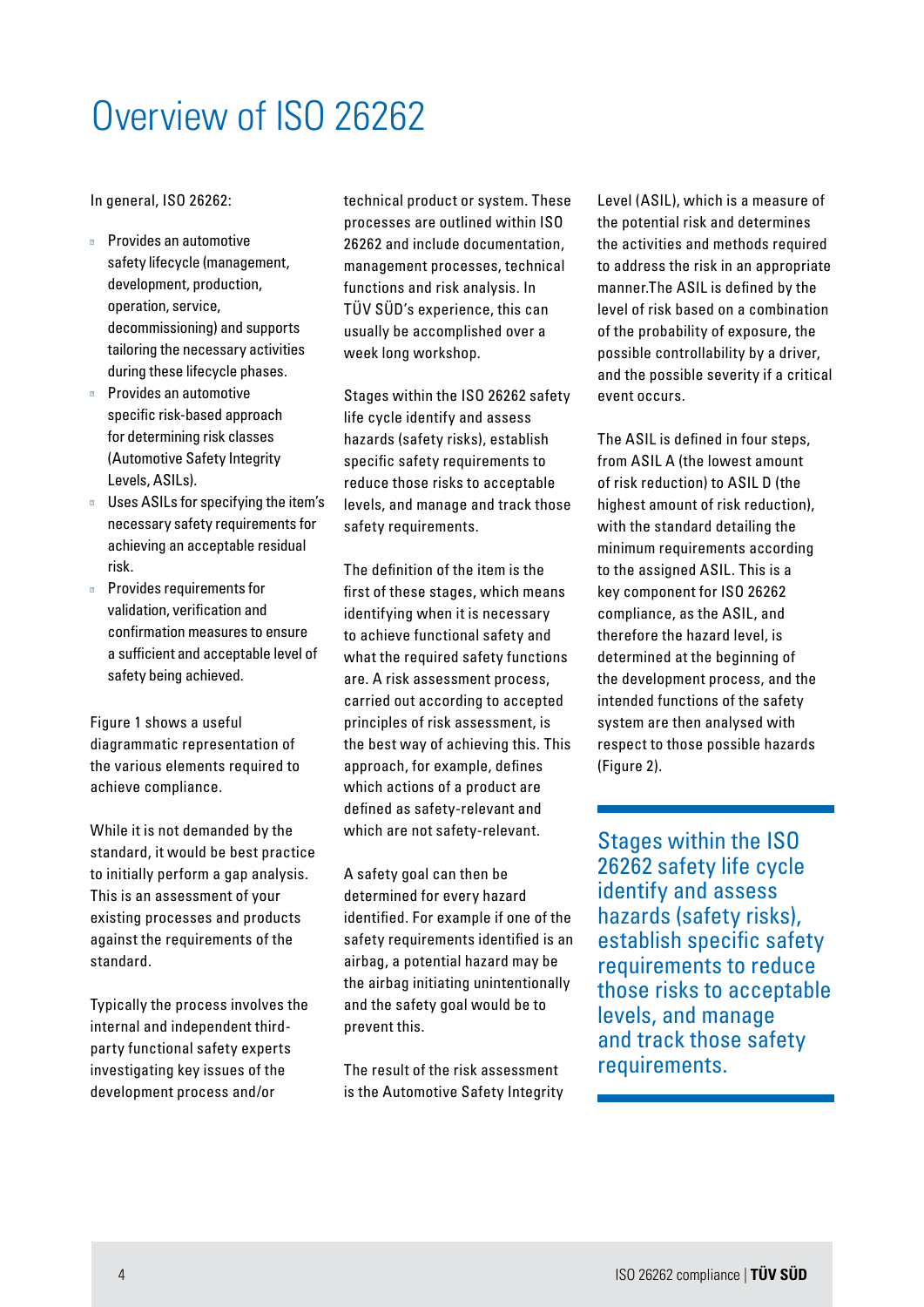#### FIGURE 1: OVERVIEW OF THE STRUCTURE OF ISO 26262

| 1. VOCABULARY                                                                                       |                                                                                                         |                                                                |                                                                            |
|-----------------------------------------------------------------------------------------------------|---------------------------------------------------------------------------------------------------------|----------------------------------------------------------------|----------------------------------------------------------------------------|
| 2. MANAGEMENT OF FUNCTIONAL SAFETY                                                                  |                                                                                                         |                                                                |                                                                            |
| 2-5 Overall safety<br>management                                                                    | 2-6 Safety management during the concept phase and the product development                              |                                                                | 2-7 Safety management<br>after the item's release from<br>production       |
| 3. CONCEPT PHASE                                                                                    | 4. PRODUCT DEVELOPMENT AT THE SYSTEM LEVEL                                                              |                                                                | 7. PRODUCTION AND<br><b>OPERATION</b>                                      |
| 3-5 Item definition                                                                                 | 4-5 Initiation of product<br>development at the system level                                            | 4-11 Release for production                                    | 7-5 Production                                                             |
| 3-6 Initiation of the safety<br>lifecycle                                                           | 4-6 Specification of the technical<br>safety requirements                                               | 4-10 Functional safety assessment                              | 7-6 Operation, service<br>(maintenance and repair), and<br>decommissioning |
| 3-7 Hazard analysis and risk<br>assessment                                                          | 4-7 System design                                                                                       | 4-9 Safety validation                                          |                                                                            |
| 3-8 Functional safety<br>concept                                                                    |                                                                                                         | 4-8 Item intergration and testing                              |                                                                            |
|                                                                                                     | 5. PRODUCT<br>DEVELOPMENT AT THE<br><b>HARWARE LEVEL</b>                                                | 6. PRODUCT<br>DEVELOPMENT AT THE<br><b>SOFTWARE LEVEL</b>      |                                                                            |
|                                                                                                     | 5-5 Initiation of product<br>development at the hardware level                                          | 6-5 Initiation of product<br>development at the software level |                                                                            |
|                                                                                                     | 5-6 Specification of hardware<br>safety requirements                                                    | 6-7 Software architectural design                              |                                                                            |
|                                                                                                     | 5-7 Hardware design                                                                                     | 6-8 Software unit design and<br>implementation                 |                                                                            |
|                                                                                                     | 5-8 Evaltuation of the hardware<br>architectural metrics                                                | 6-9 Software unit testing                                      |                                                                            |
|                                                                                                     | 5-9 Evaluation of the safety goal<br>violations due to random hardware<br>failures                      | 6-10 Software integration and<br>testing                       |                                                                            |
|                                                                                                     | 5-10 Hardware integration and<br>testing                                                                | 6-11 Verification of software safety<br>requirements           |                                                                            |
| 8. SUPPORTING PROCESSES                                                                             |                                                                                                         |                                                                |                                                                            |
| 8-5 Interfaces within the distributed developments<br>8-10 Documentation                            |                                                                                                         |                                                                |                                                                            |
|                                                                                                     | 8-11 Confidence in the use of software tools<br>8-6 Specification and management of safety requirements |                                                                |                                                                            |
| 8-7 Configuration management<br>8-12 Qualification of software components                           |                                                                                                         |                                                                |                                                                            |
| 8-8 Change management<br>8-13 Qualification of hardware components                                  |                                                                                                         |                                                                |                                                                            |
| 8-9 Verification<br>8-14 Proven in use argument                                                     |                                                                                                         |                                                                |                                                                            |
| 9. ASIL-ORIENTATED AND SAFETY-ORIENTATED ANALYSES                                                   |                                                                                                         |                                                                |                                                                            |
| 9-5 Requirements decomposition with respect to ASIL tailoring<br>9-7 Analysis of dependent failures |                                                                                                         |                                                                |                                                                            |
| 9-6 Criteria for coexistence of elements<br>9-8 Safety analyses                                     |                                                                                                         |                                                                |                                                                            |
| 10. GUIDELINE ON ISO 26262                                                                          |                                                                                                         |                                                                |                                                                            |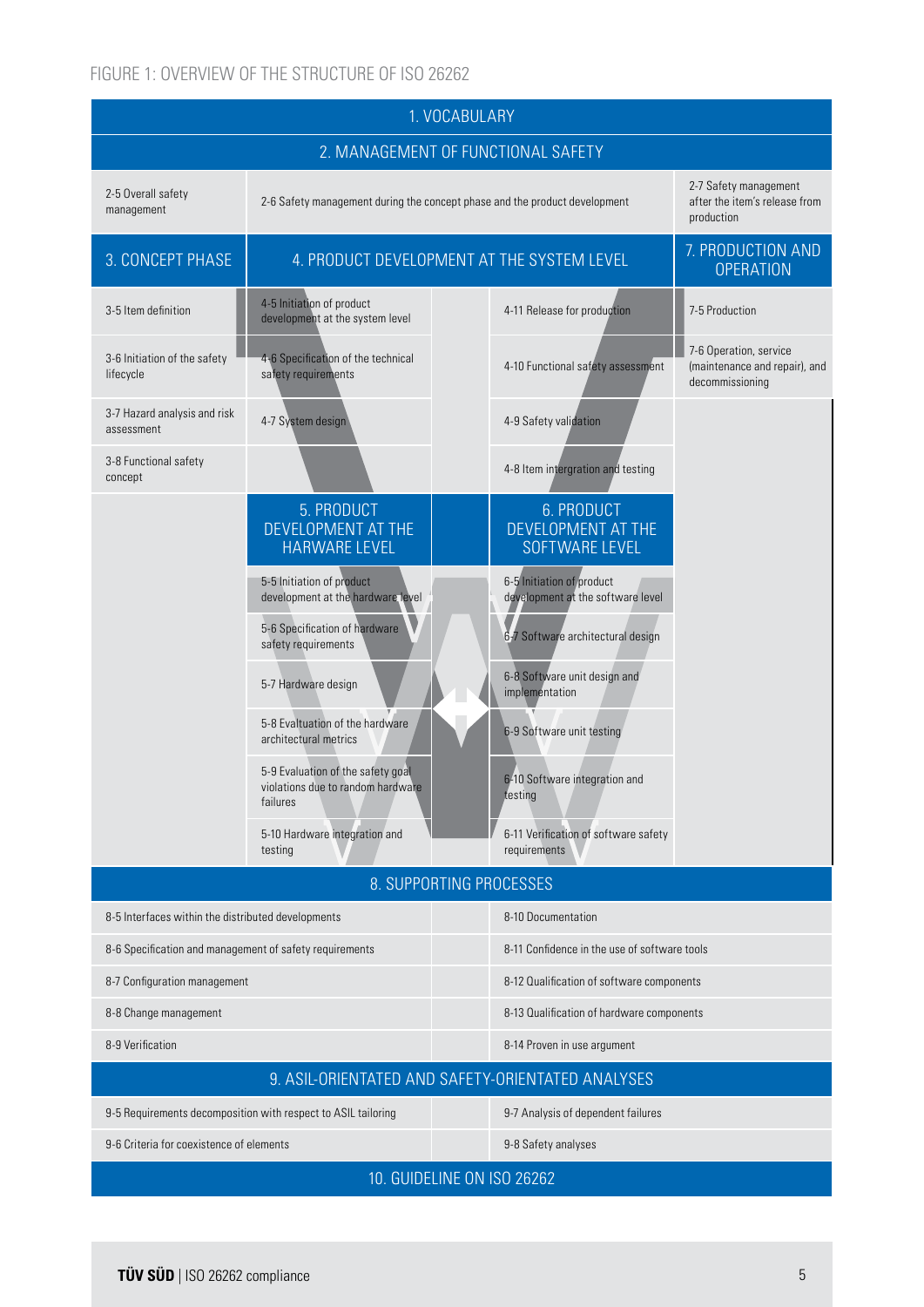#### FIGURE 2: APPROACH TO HAZARD ANALYSIS



The next stage is to ensure that the defined safety requirement performs as its design intended, which must include accounting for failures of the underlying hardware and the prevention of systematic faults. The identified safety goals, which define the safety requirements, must also be implemented as specified by the appropriate ASIL, with suitable processes and methods implemented.

This is achieved by defining a functional safety concept, with the technical aspects detailed in a technical safety concept, together with a safety design (or safety

architecture), that determines the hardware and software safety requirements. Using the airbag example, a safety architecture could be defined that stops the airbag inflating unintentionally, but ensures it protects the driver in a crash.

It is also necessary to formulate a plan that closes any conformity gaps. Should, for example, the hardware layout of a safety relevant electronic system leave a high risk of malfunction when there is a short circuit, the plan would outline how the layout (design) needs to be changed to prevent this. It would also describe how the design will be

technically modified, the still safe interaction of the modification with other systems and the supporting documentation required. This will ensure all activity is documented correctly so, if there is an incident, it can be re-assessed at a later date. This is also required even if no change to the layout or concept was necessary. It is crucial for such measures to be taken early in the process as changes become more costly and time-consuming in later stages.

Verification that the system meets the assigned ASIL is also a vital stage. This is achieved by a specialist, either in-house or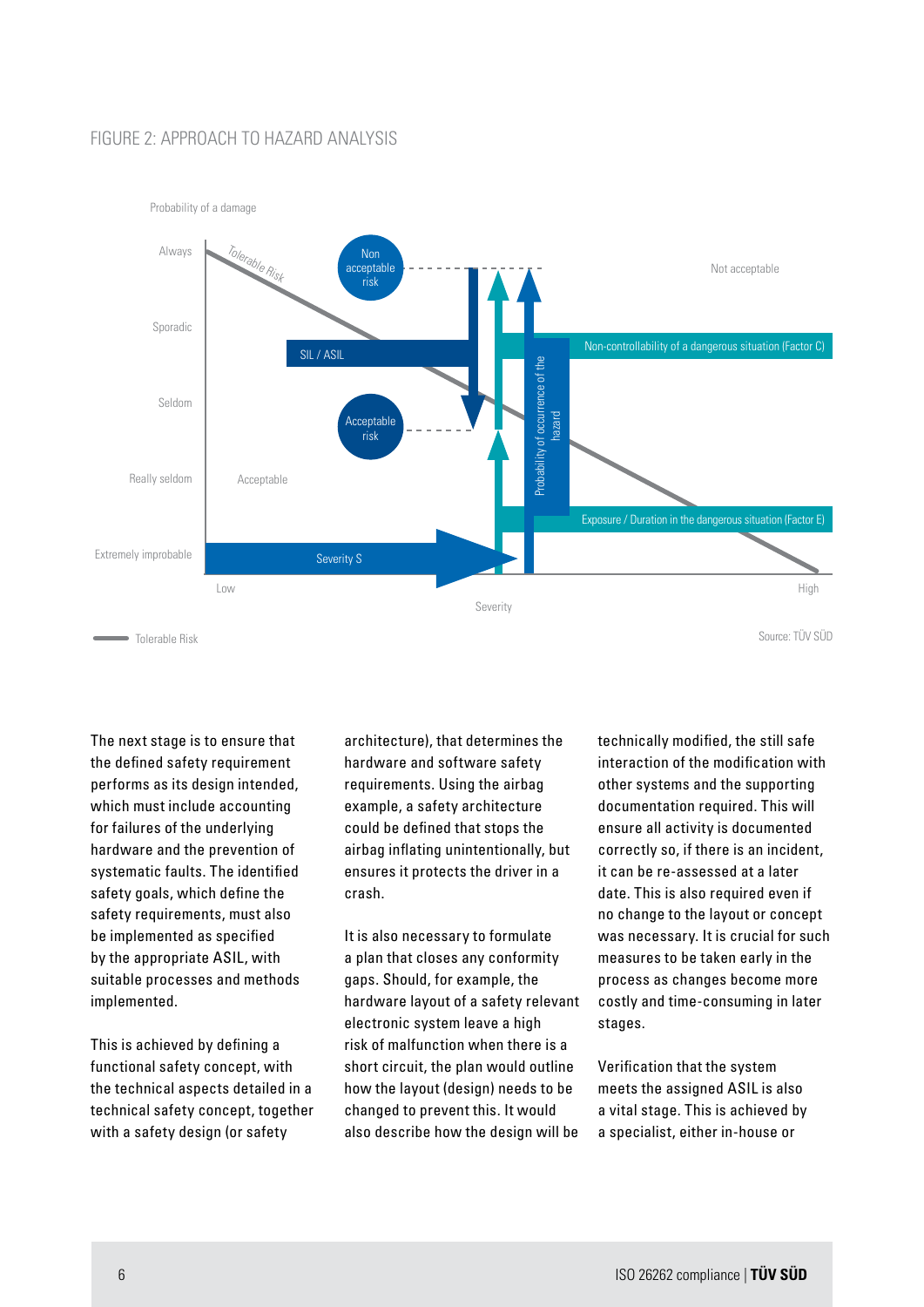a qualified third-party, running appropriate tests and analysis to determine the safety function's mean time between failures.

Many that have experienced the implementation of ISO 26262 fully understand the value of obtaining an external assessment, as well as certification. This final step

involves attaining a technical report or certificate from an independent assessor as a proof of conformity to the latest standard. For example, TÜV SÜD provides testing based on your development documentation and on-site assessments. The result is a technical report that evaluates your systems, hardware, software and tools, which is especially

important for suppliers as leading automotive manufacturers in markets such as France, Germany, Japan, Korea and the United States will often only accept reports or certificates endorsed by reputable third parties.

### Staff competence

While ISO 26262 sets out the complex 'functional' steps that must be taken towards compliance, you must first ensure that your business has the expertise required to understand how ISO 26262 relates to your products and, if required, how to implement any changes towards conformity. This can either be achieved through training existing staff, hiring functional safety

specialists to become part of your staff, or outsourcing the work to an independent third-party.

It is vital that relevant staff fully understand the content of ISO 26262, the required documentation and the key issues in each of its ten sections.

Within larger organisations there are often three key task personnel profiles that could support successful functional safety management within the organisation:

- 1. Company Safety Manager
- 2. Business Unit Safety Manager
- 3. Project Safety Manager the only role required by the standard

This hierarchy is shown in Figure 3.



#### FIGURE 3: THREE KEY TASK PROFILES FOR SUCCESSFUL FUNCTIONAL SAFETY MANAGEMENT

Source: TÜV SÜD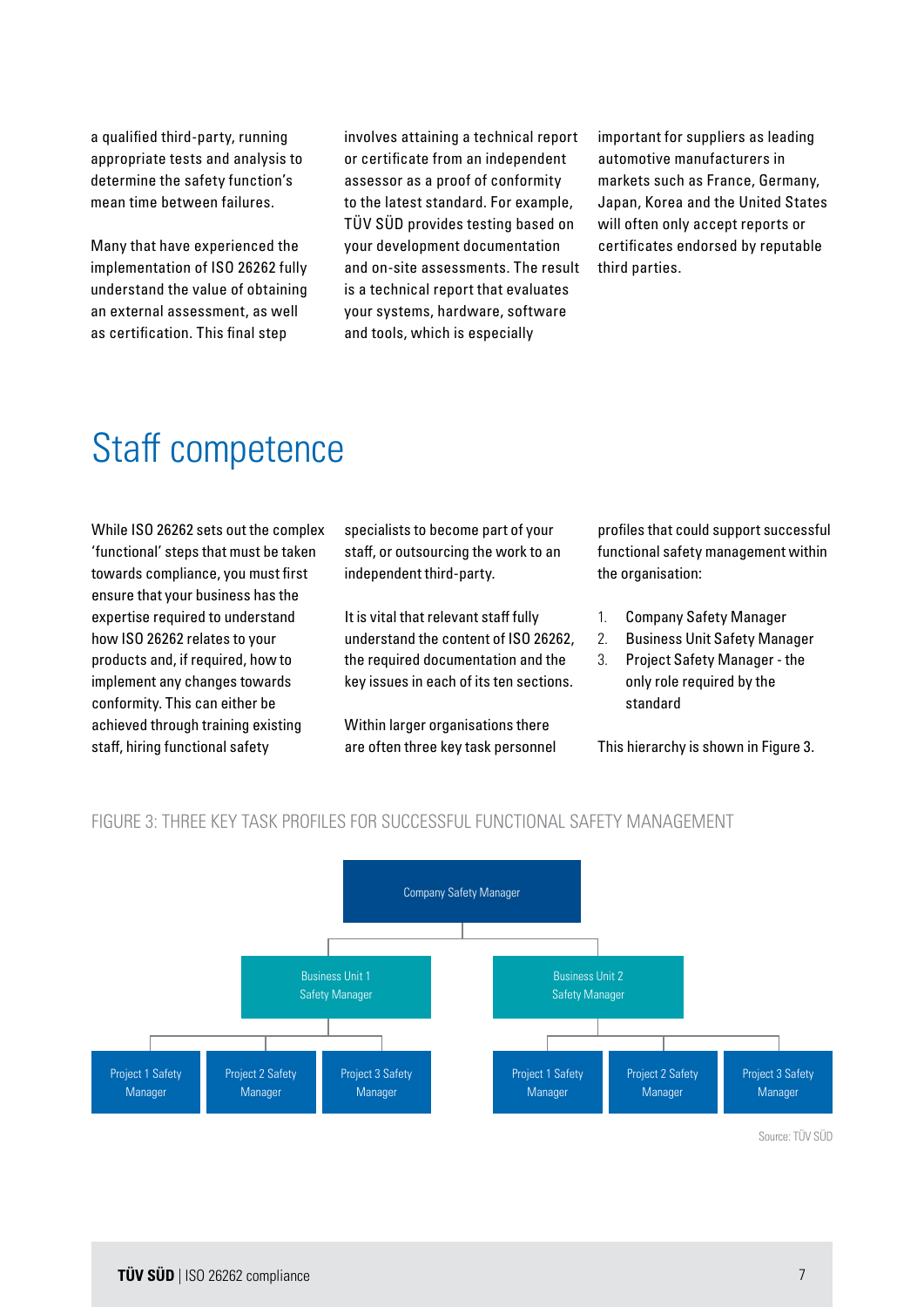It is vital that relevant staff fully understand the content of ISO 26262, the required documentation and the key issues in each of its ten sections.

The Company Safety Manager is the custodian of an organisation's safety culture, ensuring consistent communication amongst all staff, the company's management team and external service providers. They are also responsible for the further

development of functional safety within the business, ensuring that company specific guidelines and staff training are updated according to compliance changes.

They should also instigate regular audits of departments to ensure consistent compliance with companywide guidelines for functional safety, including regular adjustment meetings with the safety managers of each separate business unit.

The Business Unit Safety Manager is not a role specified within the standard, but is common within larger organisations. They are the central point of contact within the business unit for all questions relating to functional safety, and should also be responsible for the maintenance of

basic data and ensure the appropriate training of staff.

The Project Safety Manager is the most important role, and the only one that is required by the standard. They work with the Business Unit Safety Manager to coordinate specific functional safety projects. The Project Safety Manager typically has the responsibility for the creation and maintenance of a project safety plan, which includes the execution of assessments, the application of measures to avoid systematic faults, as well as the execution of verification and validation measures. They also have responsibility for the coordination of all internal and external interfaces (business units, suppliers, customers etc.).

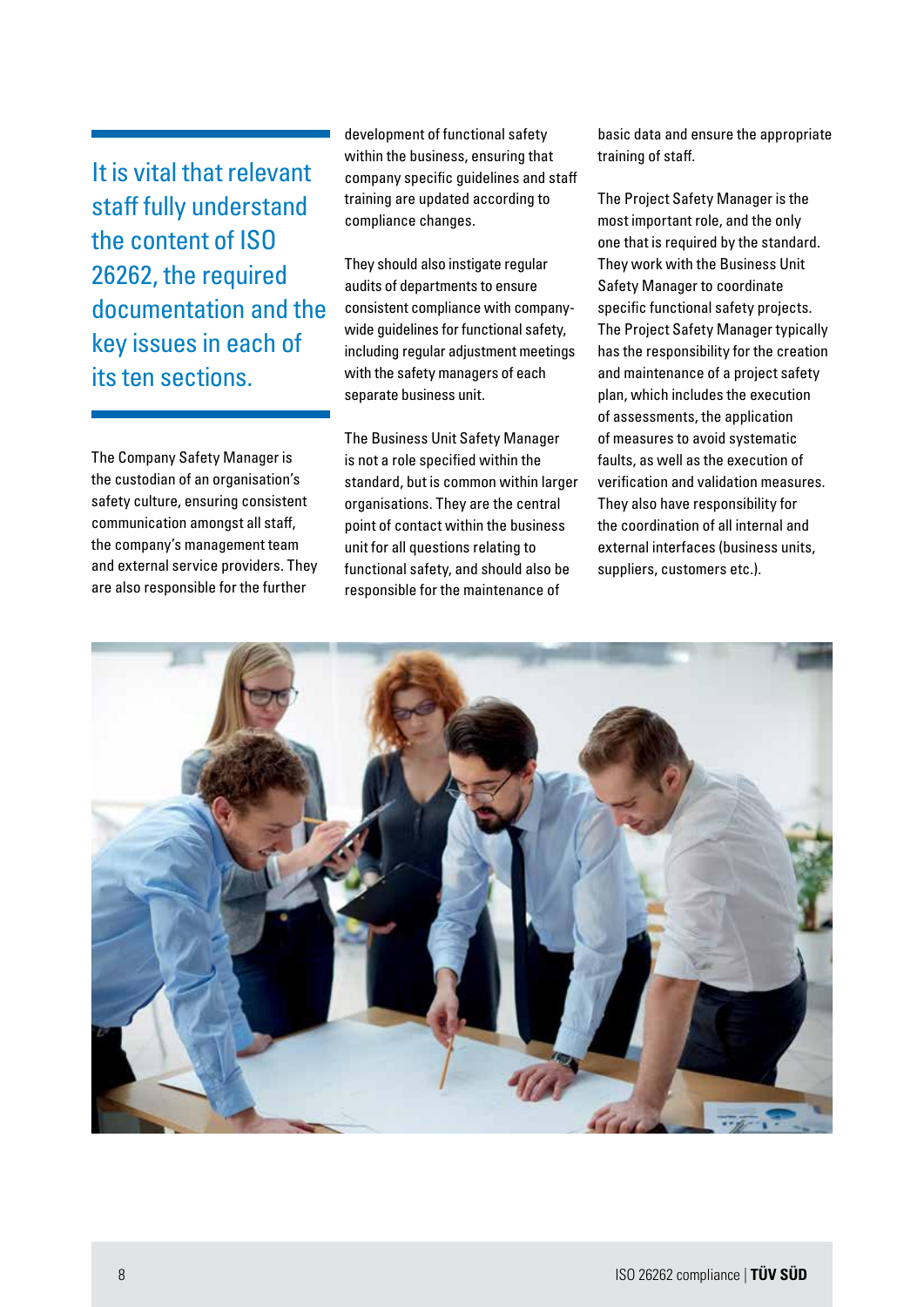### Creating a culture of functional safety



Achieving functional safety requires more than just an understanding of the technical requirements of ISO 26262. For successful implementation there must be a culture where employees at all levels 'live and breathe' its mantra.

Functional safety is an extension of quality management that can only work if all employees adhere to high standards. For example, a major

safety issue can be caused if just one out of the hundreds of engineers involved in the development process misses an activity or uses the wrong method.

To help OEMs and suppliers achieve this cultural consistency, appropriate management processes must be in place, including the strict execution of safety rules and tools.

Functional safety is an extension of quality management that can only work if all employees adhere to high standards.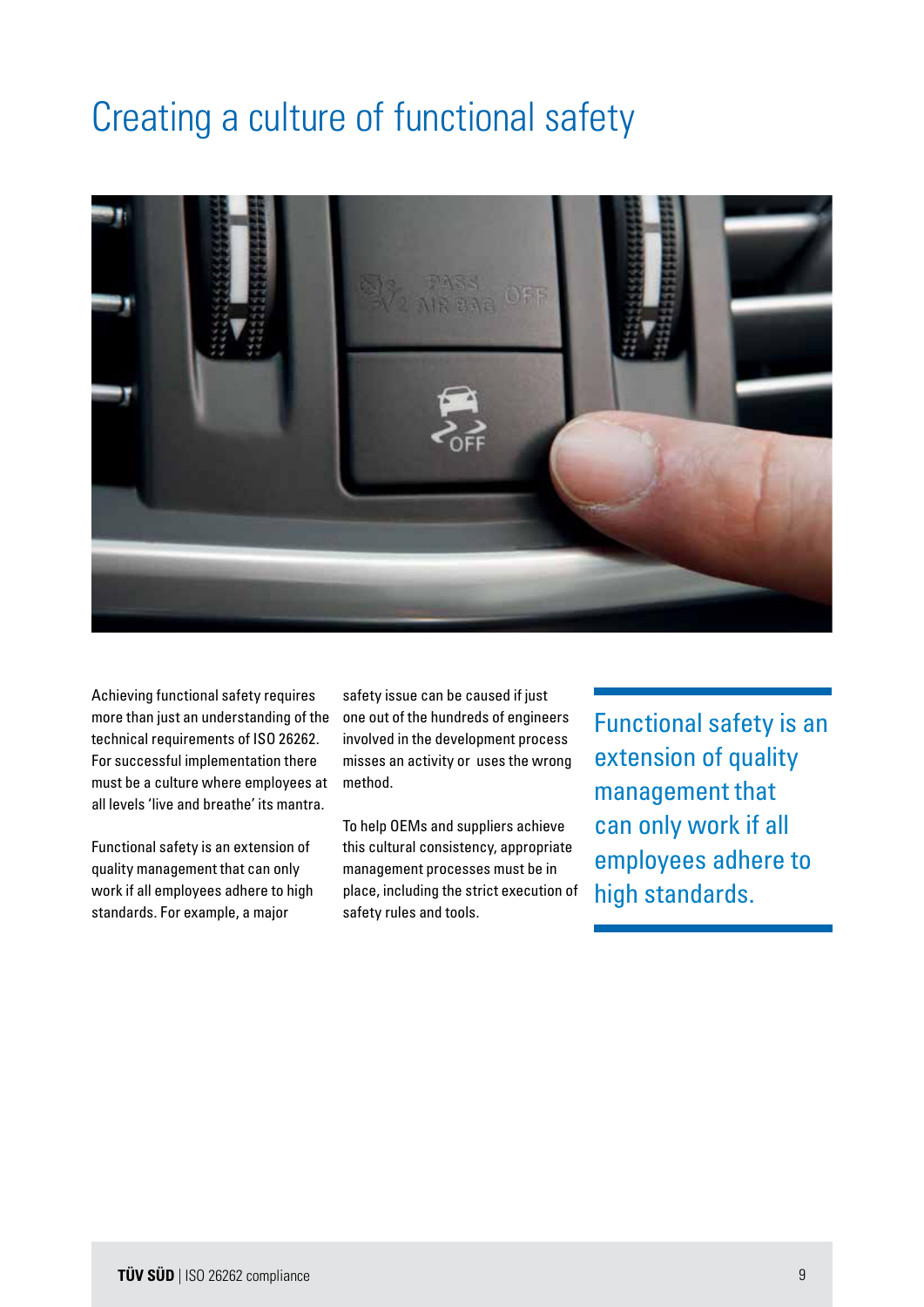# Real world implementation

TÜV SÜD's functional safety team was established more than 30 years ago and works with OEMs and automotive suppliers globally, including:



The team at GAIO receive the ISO 26262 certificates from TÜV SÜD

#### **Toshiba\***

Toshiba develops and manufactures a wide range of automotive components, including motors, inverters, batteries, microcomputers, ADAS and their related software. In March 2012 it received the highest level of ISO 26262 certification for software development process from TÜV SÜD. The process is now capable of supporting product developments up to the highest Automotive Safety Integrity Level (ASIL D).

Receiving ISO 26262 certification allows Toshiba to promote the continued expansion of its automotive systems business and provide secure, reliable products that meet the highest international safety standards.

\*Includes Toshiba Corporation Semiconductor & Storage Products Company and Toshiba Corporation Social Infrastructure Systems Company.

#### **Panasonic Corporation**

Panasonic's development process has also been certified for ISO 26262 by TÜV SÜD. Its automotive equipment and device software development processes are now recognized as being capable up to the highest Automotive Safety Integrity Level (ASIL D).

The certification by TÜV SÜD demonstrates that Panasonic's software development processes comply with these safety requirements. This helps the company to manufacture safer products and contribute to the creation of a secure, safe, environmentally friendly, convenient, and comfortable automobile society.

#### **GAIO Technology Co., Ltd**

GAIO was the first company in the Asia-Pacific region to obtain tool ISO 26262 certification for its embedded software verification tools. Normally ISO 26262 requires users to create development tool qualification reports according to a Tool Confidence Level (TCL) for each software tool used. However, the tool certification granted by TÜV SÜD to GAIO's tools is applicable for even the highestdemanding tool confidence level (TCL3). Thus, end-users of GAIO's certified tools are not required to perform tool qualification of their own.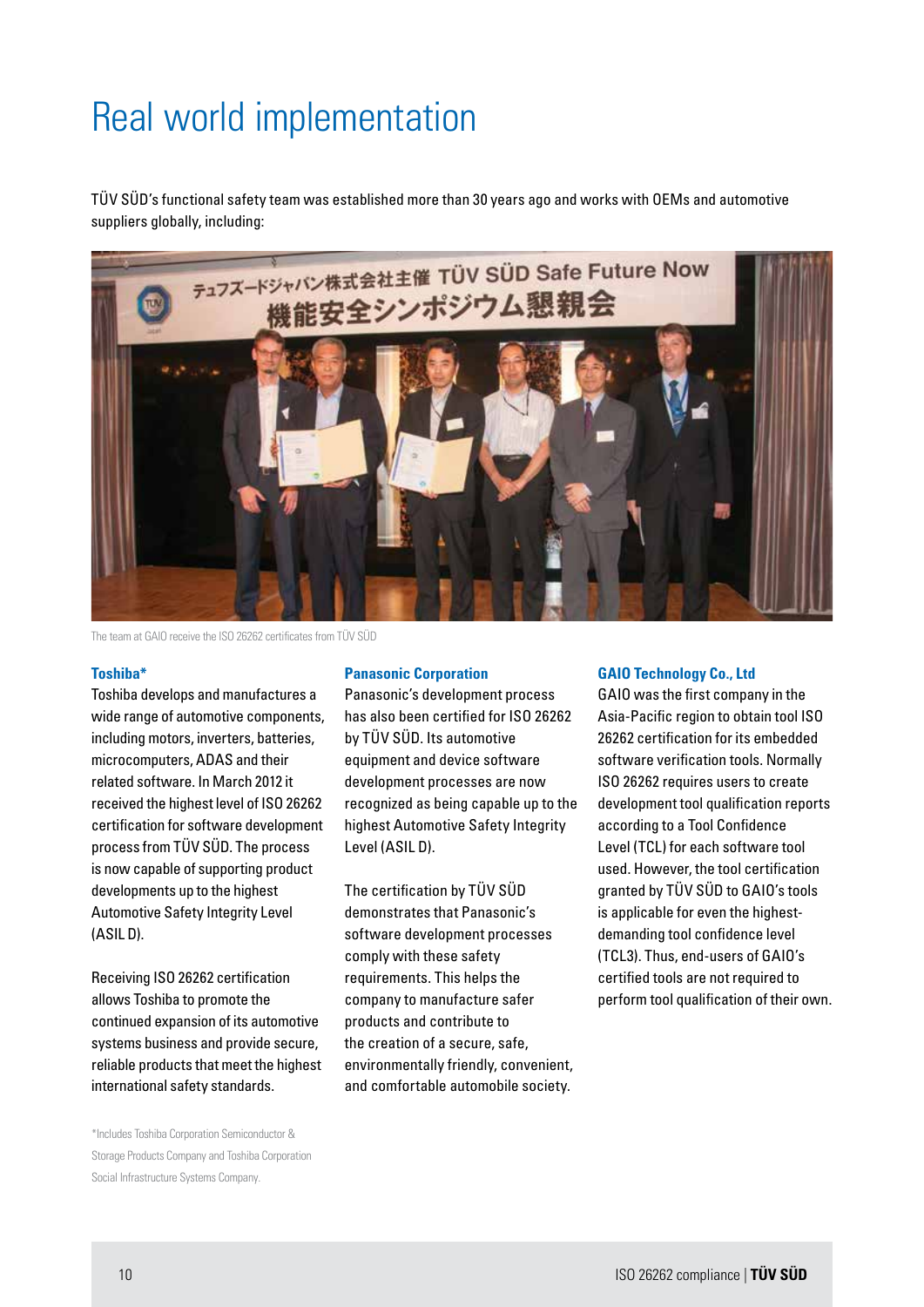## Conclusion

While ISO 26262 is complex, it is imperative for OEMs and suppliers as it helps them to improve product safety and minimise liability risks. However, not only does ISO 26262 help to ensure vehicles, systems and components are safe, it will also enhance your reputation as a premium quality OEM or supplier, improving the appeal of your

products and helping you to remain competitive.

TÜV SÜD has a global network of automotive functional safety experts with extensive industry experience who are ready to support your business with ISO 26262 activities. As an internationally accredited ISO 26262 testing body, TÜV SÜD is

one of the world's leading experts on functional safety and a founding participant in the establishment of the ISO 26262 standard. We can provide a comprehensive range of knowledge services, functional safety assessment, testing, certification and training services throughout the entire automotive value chain.

#### **COPYRIGHT NOTICE**

The information contained in this document represents the current view of TÜV SÜD on the issues discussed as of the date of publication. Because TÜV SÜD must respond to changing market conditions, it should not be interpreted to be a commitment on the part of TÜV SÜD, and TÜV SÜD cannot guarantee the accuracy of any information presented after the date of publication.

This White Paper is for informational purposes only. TÜV SÜD makes no warranties, express, implied or statutory, as to the information in this document. Complying with all applicable copyright laws is the responsibility of the user. Without limiting the rights under copyright, no part of this document may be reproduced, stored in or introduced into a retrieval system, or transmitted in any form or by any means (electronic, mechanical, photocopying, recording, or otherwise), or for any purpose, without the express written permission of TÜV SÜD. TÜV SÜD may have patents, patent applications, trademarks, copyrights, or other intellectual property rights covering subject matter in this document. Except as expressly provided in any written license agreement from TÜV SÜD, the furnishing of this document does not give you any license to these patents, trademarks, copyrights, or other intellectual property. ANY REPRODUCTION, ADAPTATION OR TRANSLATION OF THIS DOCUMENT WITHOUT PRIOR WRITTEN PERMISSION IS PROHIBITED, EXCEPT AS ALLOWED UNDER THE COPYRIGHT LAWS. © TÜV SÜD Group – 2019 – All rights reserved - TÜV SÜD is a registered trademark of TÜV SÜD Group

#### **DISCLAIMER**

All reasonable measures have been taken to ensure the quality, reliability, and accuracy of the information in the content. However, TÜV SÜD is not responsible for the third-party content contained in this publication. TÜV SÜD makes no warranties or representations, expressed or implied, as to the accuracy or completeness of information contained in this publication. This publication is intended to provide general information on a particular subject or subjects and is not an exhaustive treatment of such subject(s). Accordingly, the information in this publication is not intended to constitute consulting or professional advice or services. If you are seeking advice on any matters relating to information in this publication, you should – where appropriate – contact us directly with your specific query or seek advice from qualified professional people. TÜV SÜD ensures that the provision of its services meets independence, impartiality and objectivity requirements. The information contained in this publication may not be copied, quoted, or referred to in any other publication or materials without the prior written consent of TÜV SÜD. All rights reserved © 2019 TÜV SÜD.